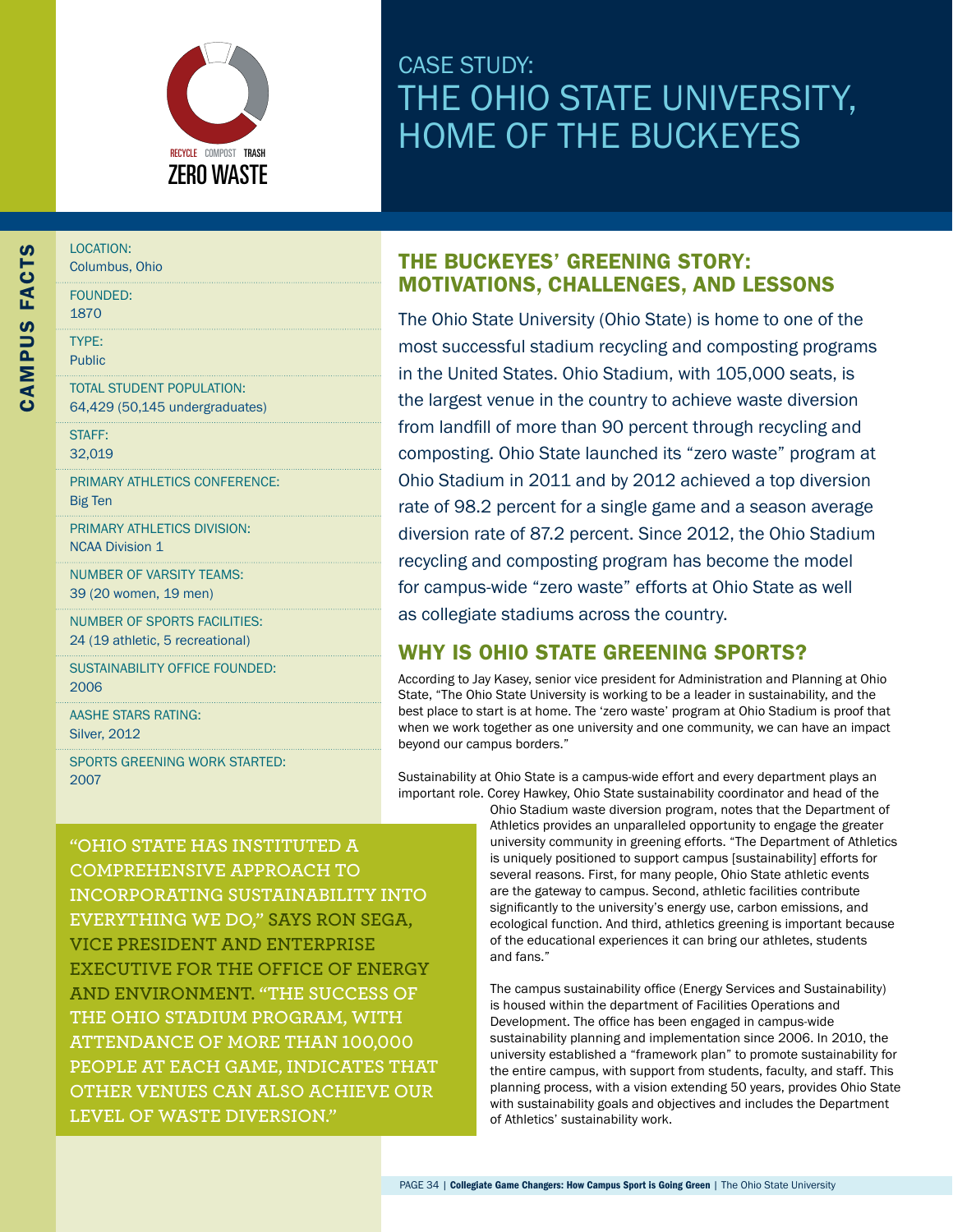"Ohio State has instituted a comprehensive approach to incorporating sustainability<br>into everything we do," says Ron Sega, vice president and enterprise executive for<br>Ohio State's Office of Energy and Environment. "The suc into everything we do," says Ron Sega, vice president and enterprise executive for Ohio State's Office of Energy and Environment. "The success of the Ohio Stadium program, with attendance of more than 100,000 people at each game, indicates that other venues can also achieve our level of waste diversion."

# WHERE DID OHIO STATE START?

Sustainability efforts in Athletics started for the Buckeyes in 2007 when the sustainability office teamed up with the Department of Athletics to begin recycling at Ohio Stadium and in the adjacent tailgate lots. This recycling system began as a post-game waste-sorting initiative in which all waste was collected in trash bins at games and subsequently sent to a materials recovery facility (MRF) where recyclables were sorted out for recovery. The process recovered approximately 50 percent of game-day materials for recycling from the stadium and tailgate lots. However, as Hawkey points out, "The program was not visible, did not improve the fan experience, and provided limited opportunity to keep improving waste diversion rates."

On the basis of this experience in 2007, the sustainability office realized that, without fan-facing recycling or composting bins, the stadium's ability to divert waste from landfills depended substantially on the performance of the waste hauler and MRF sorting technology. "By treating all materials as trash in the stadium we were missing out on the opportunity to engage fans to help us improve waste sorting and diversion rates," explains Hawkey. "We recognized that we needed to reevaluate our approach to waste management at the stadium." As a result, in 2008 the university's sustainability office initiated discussions about developing a "zero waste" program at Ohio Stadium.

The process began with the sustainability office reaching out to the Department of Athletics to better understand existing stadium processes and build a working relationship. The next step was securing a \$50,000 grant from the university President and Provost's Council on Sustainability and pitching the "zero waste" program to other important stakeholders.

The partnership between the Department of Athletics and the campus Energy Services and Sustainability group was crucial for moving Ohio Stadium toward its waste diversion goals. A leadership team was established with representatives from Energy Services and Sustainability, Department of Athletics (stadium manager, associate director of facilities), IMG Sports Marketing, Sodexo (concessionaire at the time), and Waste Management (hauler at the time). "The leadership team provided feedback to Athletics on major issues and questions relating to planning and implementation," explains Hawkey. "The leadership team suggested solutions and additional partners that could improve the program."

Ultimately, Ohio State's efforts required partnerships across the campus and with the surrounding community (see "'Zero Waste' Program Goals and Partners" sidebar). Support and funding for the Buckeyes' sustainability initiatives came from both campus and athletics leadership, including the President and Provost's Council on Sustainability and athletics director Gene Smith.

"In May 2011, years of teamwork and trust building paid off with the initiation of the 'zero waste' program at Ohio Stadium, the largest stadium in the country to attempt a 'zero waste' initiative," said Don Patko, associate athletics director for facilities, Department of Athletics. "The stadium program made recycling an important part of the fans' experience with improved signage and recycling stations throughout the



Photo courtesy of The Ohio State University.

# "Zero Waste" Program Goals and Partners

# **GOALS**

- $\cdot$  Reduce the environmental impact of events at Ohio Stadium
- • Demonstrate Ohio State's leadership in sustainability
- $\cdot$  Reduce costs related to stadium materials collection
- $\cdot$  Achieve a 75 percent landfill diversion rate in 2011
- • Achieve 90 percent diversion at least once by end of the 2012 football season

#### **PARTNERS**

- • Alpha Tau Zeta chapter of FarmHouse International fraternity (compost sorting)
- • D&D Cleaning (compost sorting)
- • OSU Department of Athletics (leadership, operations and funding)
- • OSU Energy Services and Sustainability Office (leadership and coordination)
- • OSU Facilities Operations and Development Office (leadership, support, operations)
- • IMG Sports Marketing (sponsorship)
- • Mid-Ohio Food Bank (food donation)
- • Ohio Department of Rehabilitation and Correction (recycling)
- • OSU President and Provost's Council on Sustainability (leadership and funding)
- Price Farms Organics, Ltd. (composting)
- $\cdot$  PSI (education and outreach)
- • OSU Navy ROTC (operations)
- $·$  Rumpke (hauling)
- • Sodexo (food services)
- • Solid Waste Authority of Central Ohio (support)
- Southeastern Ohio Correctional Institute (recycling)
- • Vera Institute of Justice (support)

**"By treating all materials as trash in the stadium we were missing out on the opportunity to engage fans to help us improve waste sorting and diversion rates," says Corey Hawkey, Ohio State sustainability coordinator.**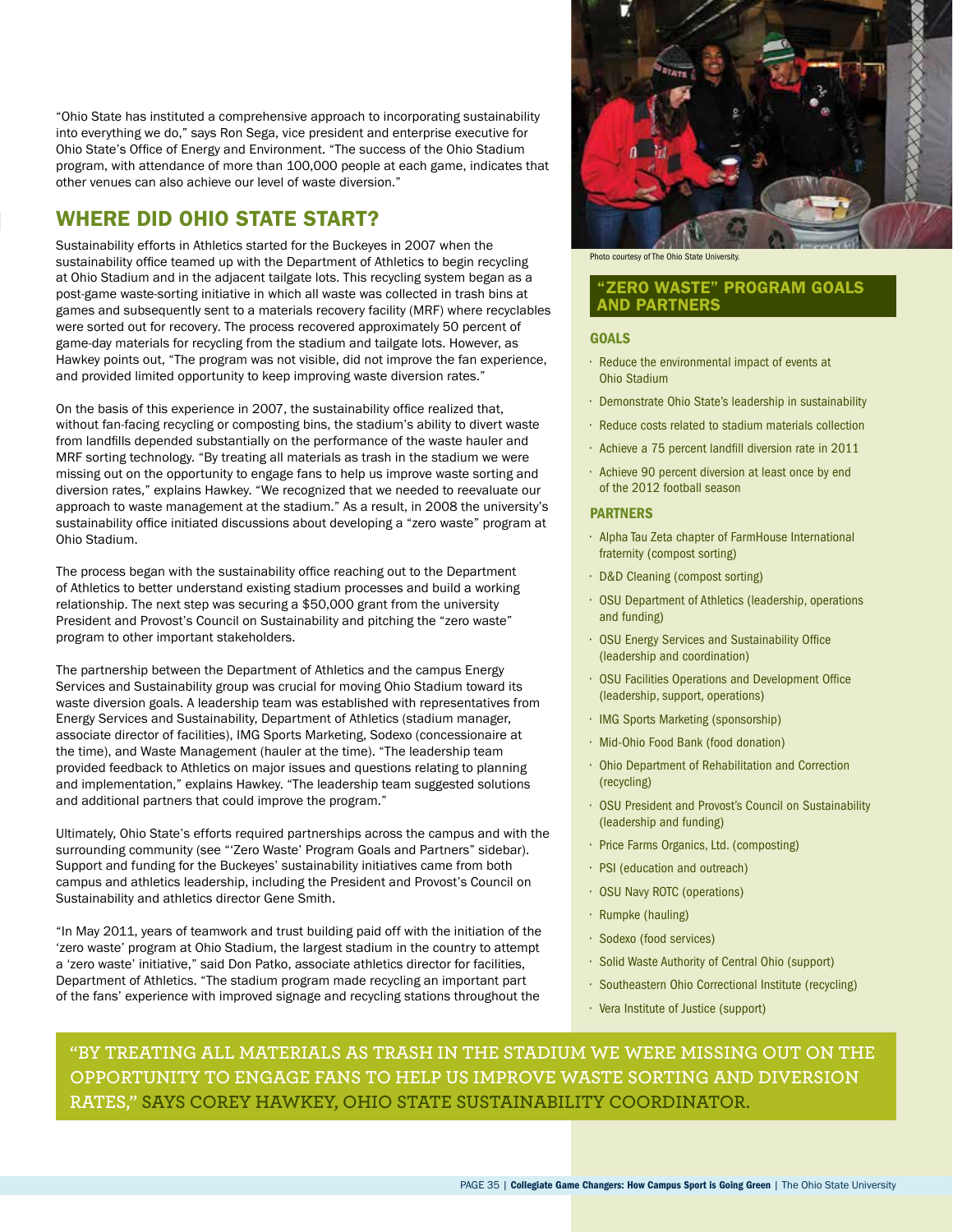**"The 'Zero Waste' Program at Ohio Stadium involved significant efforts by many dedicated people to drastically reduce the amount of football game-day trash headed to landfills," says Sega. "We're proud to be leaders in this area and look forward to sharing our experience, so others can do even better."**

# **FINANCING**

#### **FUNDING**

- • \$50,000 from the Ohio State President and Provost's Council on Sustainability (2011 and 2012)
- • \$37,500 annually in sponsorships from Rumpke and Solid Waste Authority of Central Ohio (starting in 2012)
- • \$36,000 from Ohio State's Energy Services and Sustainability (one-time startup costs)
- • \$30,000–\$50,000 from Sodexo
- • \$12,000 from the Ohio State Department of Athletics (one-time startup costs)

#### **COSTS**

- • \$30,000–\$50,000 (estimate) to switch to compostable and recyclable products and food vendor-related staff time (funded by Sodexo)
- • \$48,000: Up-front infrastructure, 2011 (receptacles, signage, labor, etc.)
- • \$49,000 annually: Training, management, and supervision for 65 Zero Waste team members

#### **STAFF TIME**

- • Sustainability coordinator: 20–25 hours per week plus 12 hours on game day and 6 hours on day after game
- • Student volunteers: 10 to 12 per game (8–12 hours), and additional time for compost sorting



stadium. Adding front-of-house composting receptacles also helped increase the waste diversion rate and create a cleaner recycling stream."

The first football season with the program in place was a great success: Ohio State was able to divert 75 percent of the 2011 football season's waste from landfill, and after just a few months, achieved a top diversion rate of 82.4 percent. During the fall of 2012, the second season of the program, Ohio State achieved a season average of 87 percent waste diversion and a peak game diversion rate of 98.2 percent, which gave the school the diversion rate title in the Game Day Challenge.

"'Zero Waste' at Ohio Stadium involved significant efforts by many dedicated people to drastically reduce the amount of football game-day trash headed to landfills," says Sega. "We're proud to be leaders in this area and look forward to sharing our experience, so others can do even better."

# CHALLENGES: OVERCOME AND ONGOING

#### Lack of Precedent

According to Corey Hawkey, "When we decided to move Ohio Stadium toward 'zero waste' in 2011, no one really understood what that actually meant. There was little precedent for diverting over 90 percent of materials from a stadium that seats 105,000 fans. One of the first things that we did was to talk to our peers who had attempted 'zero waste' before us, regardless of their size." The Ohio State team reached out to the University of Colorado at Boulder and the University of California at Davis to research waste management techniques and learn from the other schools' experiences. "The things we learned from existing programs helped us avoid a lot of mistakes," explains Hawkey. "While they were a great help, ultimately we were treading in new water and it was important to stick to the goal and stay focused on bringing together all of the knowledge of our partners."

#### Financing and Buy-in

The "zero waste" program could not have been launched without support from the top echelons of the university. "Leadership from the President and Provost's Council on Sustainability was critical to getting the 'zero waste' program off the ground," explains Hawkey. "The planning support coupled with the funding for up-front infrastructure costs provided a seal of approval that helped solidify campus-wide buyin." This leadership motivated departments around campus to support the program with staff time and, in some cases, additional funding. Once the program secured campus-based funding, Ohio State worked with IMG Sports Marketing, an existing partner of the Buckeyes, to attract sponsorship dollars to help offset the program's implementation costs. Ohio State also partnered with existing vendors like Sodexo, its concessionaire at the time, to transition to compostable and recyclable products and to upgrade the process for cleaning concessions and suites. Sodexo covered the additional costs in switching products, labor, and infrastructure, estimated at \$30,000 to \$50,000 (details are proprietary). "There were startup costs," says Hawkey. "However, costs can be balanced and off-set with support from sponsors and by developing efficiencies over time."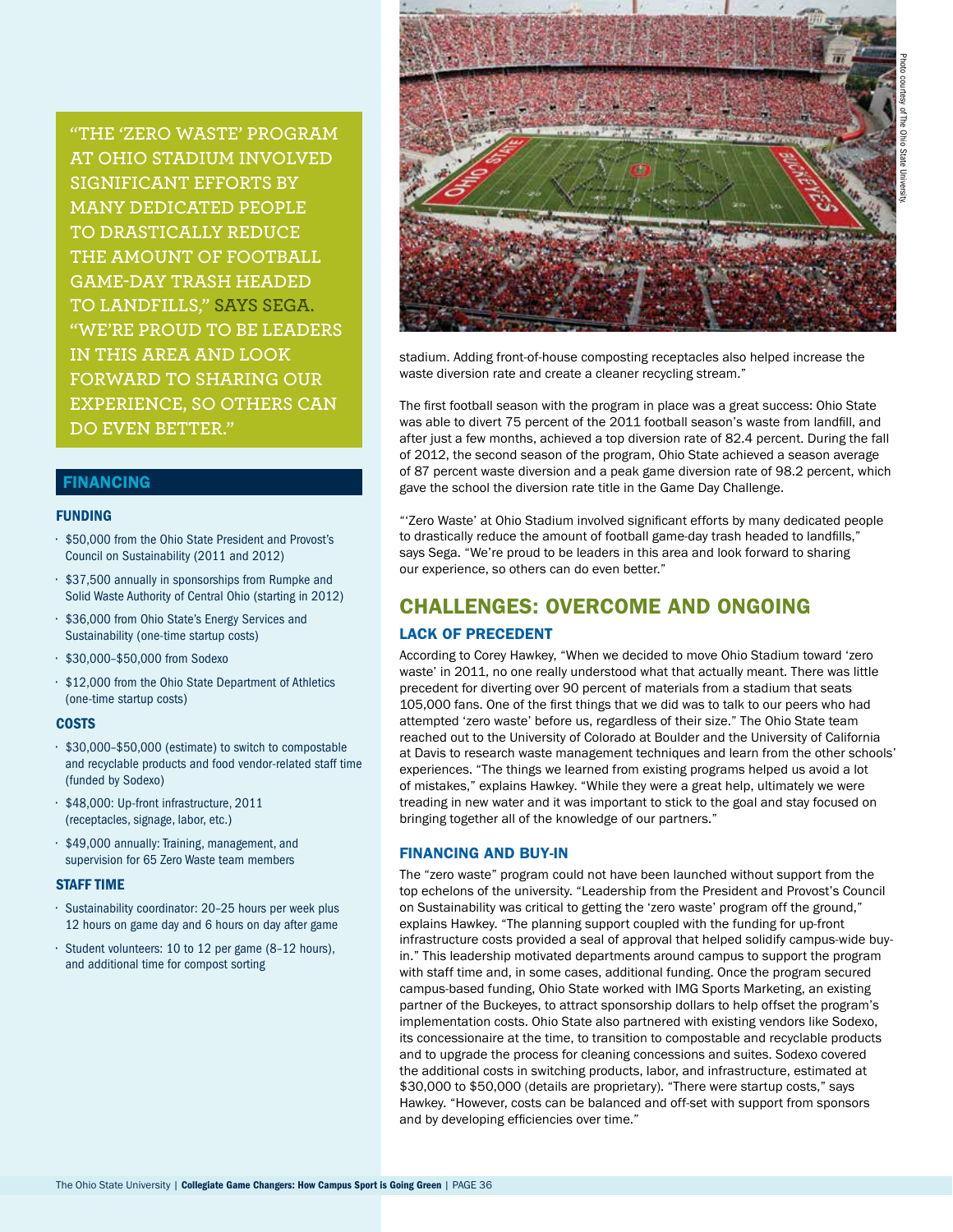



## **CONTAMINATION**

"Ensuring that compost isn't contaminated in a stadium of over 105,000 fans is quite a challenge," says Hawkey. "The team decided from the very beginning that the program would revolve around labeling food and fiber as compost and everything else as recycling, with no trash bins in the stadium. The education outreach was targeted to this approach." Ohio State worked to develop a program that relied on fan education and clear, color-coded infrastructure to ensure success.

To do this, the team focused on simple messaging that could be relayed in the chaotic concourse environment and stationed workers at receptacles around the stadium to help educate fans at the point of disposal. Ohio State worked with Sodexo to educate and encourage participation of concession staff. Postgame sorting processes also helped reduce contamination. Many process revisions were made to minimize contamination during the first year of implementation, and collectively these efforts helped ensure a successful program.

## Beyond Ohio Stadium

Tailgate lots present a unique waste management challenge, and recycling efforts there are managed separately from the "zero waste" program at Ohio Stadium. High school students are hired to pass out recycling bags to tailgaters as they arrive and to help educate the fans about the program. Many fans use the bags, placing their materials in the recycling and trash dumpsters strategically located throughout the tailgating areas. Ohio State received a grant in 2012 from the Alcoa Foundation to expand the number of educators in the tailgate lots, add extra recycling infrastructure, and develop a recycling education station.



os courtesy of The Ohio State University



## Standout Greening **CCOMPLISHMENTS**

- Highest Diversion Rate: 98.2 percent during game against Illinois on November 3, 2012
- • 2012 Season Diversion Rate: 87.2 percent (up 12 percentage points from 2011)
- Student Volunteer Hours: 120 (average of three volunteers working eight five-hour games, demonstrating consistent student commitment)
- • Reduction in Landfilled Materials: 61.2 percent in 2012 compared with 2010 (23.2 tons versus 59.8 tons)
- • Increase in Season Diversion Rate: 28.8 percent in 2012 compared with 2010
- • Influence: At least six other institutions have begun to research implementing "zero waste" programs since the launch of OSU's initiative.